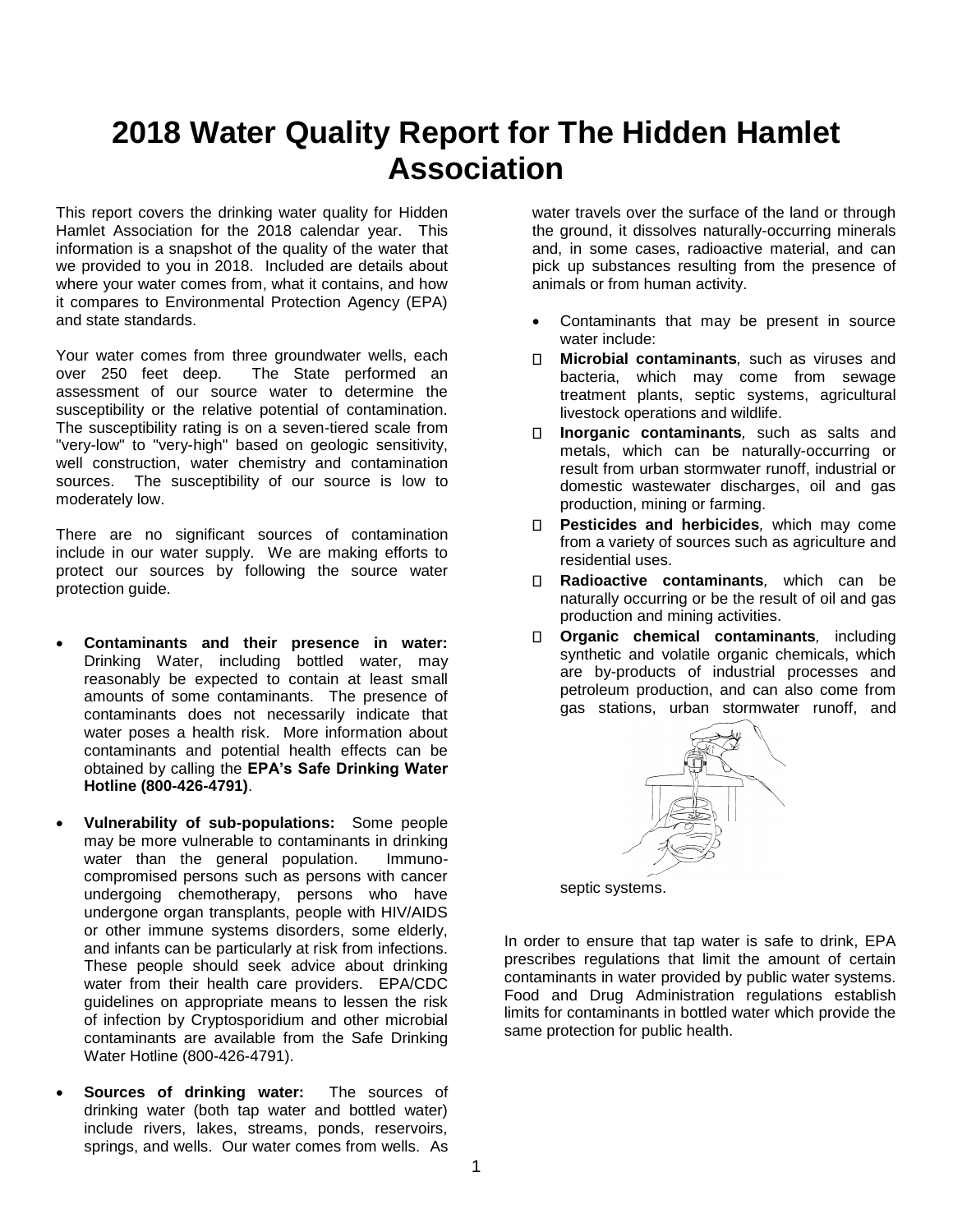## Water Quality Data

The table below lists all the drinking water contaminants that we detected during the 2018 calendar year. The presence of these contaminants in the water does not necessarily indicate that the water poses a health risk. Unless otherwise noted, the data presented in this table is from testing done January 1 – December 31, 2018. The State allows us to monitor for certain contaminants less than once per year because the concentrations of these contaminants are not expected to vary significantly from year to year. All of the data is representative of the water quality, but some are more than one year old.

## **Terms and abbreviations used below:**

-Maximum Contaminant Level Goal (MCLG): The level of a contaminant in drinking water below which there is no known or expected risk to health. MCLGs allow for a margin of safety. -Maximum Contaminant Level (MCL): The highest level of a contaminant that is allowed in drinking water. MCLs are set as close to the MCLGs as feasible using the best available treatment technology.

-Maximum Residual Disinfectant Level (MRDL): The highest level of a disinfectant allowed in drinking water. There is convincing evidence that addition of a disinfectant is necessary for control of microbial contaminants.

- Maximum Residual Disinfectant Level Goal (MRDLG): means the level of a drinking water disinfectant below which there is no known or expected risk to health. MRDLGs do not reflect the benefits of the use of disinfectants to control microbial contaminants.

- N/A: Not applicable ND: not detectable at testing limit ppb: parts per billion or micrograms per liter ppm: parts per million or milligrams per liter pCi/l: picocuries per liter (a measure of radioactivity).

-Action Level (AL): The concentration of a contaminant which, if exceeded, triggers treatment or other requirements that a water system must follow.

| Regulated<br><b>Contaminant</b>                 | <b>MCL</b>     | <b>MCLG</b>    | Level<br><b>Detected</b> | Range         | <b>Year Sampled</b> | <b>Violation</b><br>Yes / No | <b>Typical Source of Contaminant</b>                                                     |  |  |
|-------------------------------------------------|----------------|----------------|--------------------------|---------------|---------------------|------------------------------|------------------------------------------------------------------------------------------|--|--|
| <b>Barium</b><br>(ppm)                          | $\overline{c}$ | 2              | 0.02                     | <b>NA</b>     | 2014                | <b>No</b>                    | Discharge of drilling wastes; Discharge of metal refineries; Erosion of natural deposits |  |  |
| <b>Selenium</b><br>(ppm)                        | 100            | 100            | 0.001                    | <b>NA</b>     | 2014                | No                           | Discharge of drilling wastes; Discharge of metal refineries; Erosion of natural deposits |  |  |
| Fluoride<br>(ppm)                               | 4              | $\overline{4}$ | < 0.1                    | <b>NA</b>     | 2018                | No.                          | Erosion of natural deposits. Discharge from fertilizer and aluminum factories.           |  |  |
| Nitrate                                         | 10             | 10             | 0.42                     | $0.35 - 0.42$ | 2018                | No                           | Fertilizers, animal wastes, human wastes, septic systems                                 |  |  |
| <b>TTHM - Total</b><br>Trihalomethanes<br>(ppb) | 80             | N/A            | 12.6                     | <b>NA</b>     | 2016                | <b>No</b>                    | Byproduct of drinking water disinfection                                                 |  |  |
| HAA5<br><b>Haloacetic Acids</b><br>(ppb)        | 60             | N/A            | 2                        | <b>NA</b>     | <b>No</b><br>2016   |                              | Byproduct of drinking water disinfection                                                 |  |  |
| Chlorine*<br>(ppm)                              | <b>MRDL</b>    | <b>MRDLG</b>   | 0.2                      | $0.1 - 0.7$   | 2018                | <b>No</b>                    | Water additive used to control microbes                                                  |  |  |
|                                                 | 4              | 4              |                          |               |                     |                              |                                                                                          |  |  |
| <b>Radioactive</b><br><b>Contaminant</b>        | <b>MCL</b>     | <b>MCLG</b>    | Level<br><b>Detected</b> | Range         | <b>Year Sampled</b> | <b>Violation</b><br>Yes / No | <b>Typical Source of Contaminant</b>                                                     |  |  |
| Alpha emitters<br>(pCi/L)                       | 15             | 0              | 1.4                      | <b>NA</b>     | 2013                | No                           | Erosion of natural deposits                                                              |  |  |
| Combined radium<br>(pCi/L)                      | 5              | 0              | 0.32                     | <b>NA</b>     | 2013                | <b>No</b>                    | Erosion of natural deposits                                                              |  |  |

<sup>1\*</sup>The chlorine "Level Detected" was calculated using a running annual average.